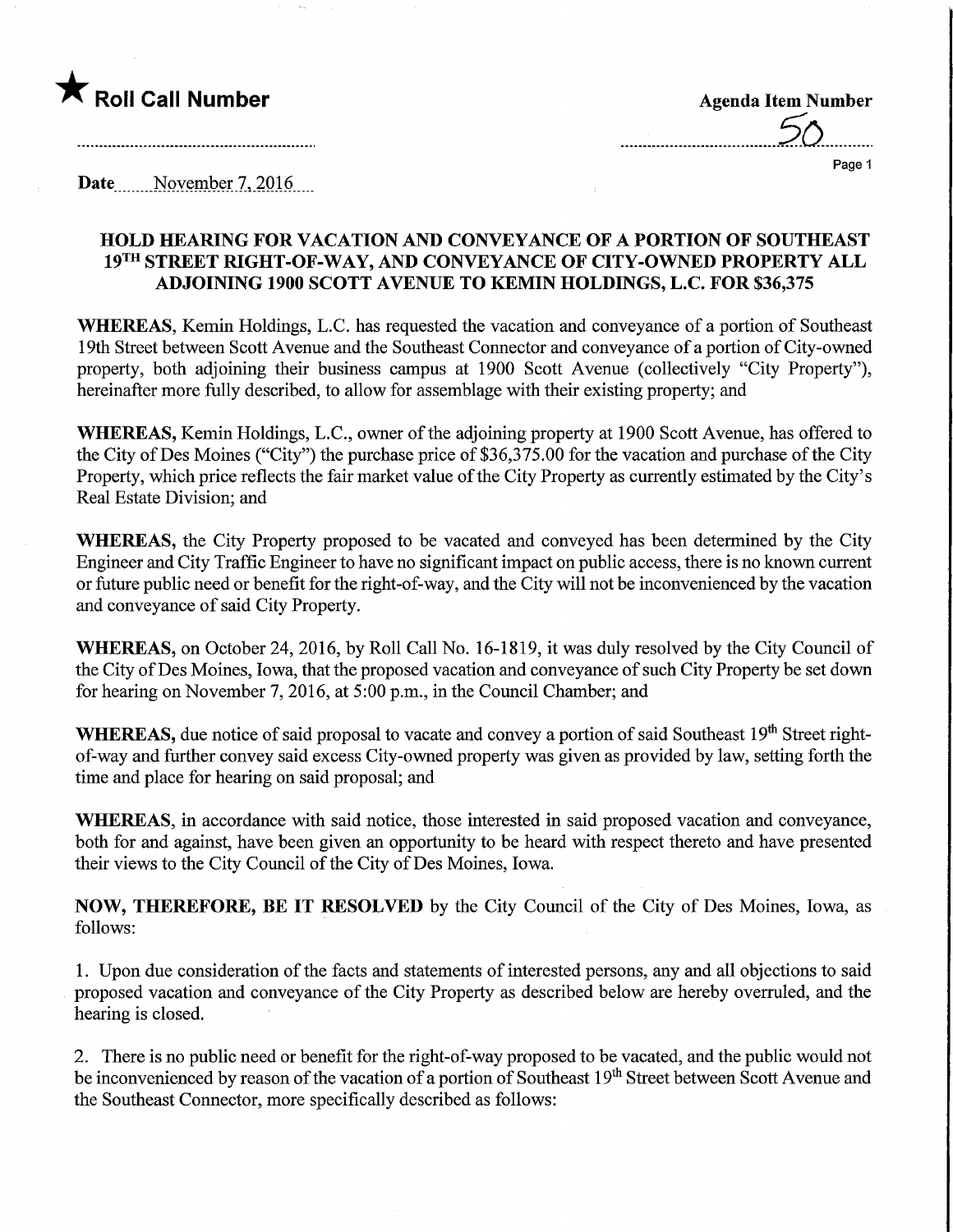## $\bigstar$  Roll Call Number  $\bigstar$  Agenda Item Number

 $50$ 

Page 2

Date<sub>.......</sub>November 7, 2016

A PORTION OF SOUTHEAST 19TH STREET ADJOINING LOTS 40, 41, 44 AND 45, CHARTER OAK ADDITION, AN OFFICIAL PLAT, ALL NOW INCLUDED IN AND FORMING A PART OF THE CITY OF DES MOINES, POLK COUNTY, IOWA, AND MORE PARTICULARLY DESCRIBED AS FOLLOWS;

REFERRING TO THE SE CORNER LOT 47 CHARTER OAK ADDITION; THENCE NORTH 00°(DEGREES) 05'(MINUTES) 41 "(SECONDS) WEST, 120.09 FEET ON THE WESTERLY RIGHT OF WAY LINE OF VACATED SOUTHEAST 19TH STREET (ORDINANCE NUMBER 15,099) TO THE NORTHWEST CORNER OF SAID VACATED STREET AND THE POINT OF BEGINNING; THENCE CONTINUING NORTH 00°05'41" WEST, 30.85 FEET ON SAID RIGHT OF WAY LINE; THENCE NORTH 90°00'00" EAST, 80.00 FEET TO THE EAST RIGHT OF WAY LINE OF SOUTHEAST 19TH STREET; THENCE SOUTH 00°05'41" EAST, 34.85 FEET ON SAID EAST RIGHT OF WAY LINE TO THE NORTHEAST CORNER OF SAID VACATED STREET; THENCE NORTH 87°08'15" WEST, 80.10 FEET ON THE NORTH LINE OF SAID VACATED STREET TO THE POINT OF BEGINNING CONTAINING (2628 SQUARE FEET) 0.06 ACRES, MORE OR LESS.

3. That the sale and conveyance of such right-of-way and adjoining excess City-owned property, as described below, to Kemin Holdings, L.C. for \$36,375.00, together with payment by such grantee of the estimated publication and recording costs for this transaction, subject to the reservation of easements therein, be and is hereby approved:

A PORTION OF LOTS 2, 3, 19, 20,23,24, 40, 41, 44, 45, 61, 62, 65, 84, AND A PORTION OF THE FORMER CHICAGO, ROCK ISLAND & PACIFIC RAILROAD, AND A PORTION OF VACATED NORTH/SOUTH ALLEY ADJOINING LOTS 65 AND 84, AND A PORTION OF VACATED SE 18TH COURT (ORD. NO. 8561) ADJOINING LOTS 61, 62 AND 65, AND A PORTION OF VACATED NORTH/SOUTH ALLEY (ORD. NO 15,134) ADJOINING LOTS 44, 45, 61 AND 62, AND A PORTION OF VACATED SE 19TH STREET ADJOINING LOTS 40, 41, 44 AND 45, AND A PORTION OF VACATED NORTH/SOUTH ALLEY (ORD. NO. 9,355) ADJOINING LOTS 23,24,40 AND 41, AND A PORTION OF VACATED SE 19TH COURT (ORD. NO. 9,355) ADJOINING LOTS 19, 20, 23 AND 24, AND A PORTION OF VACATED NORTH/SOUTH ALLEY (ORD. NO. 9,355) ADJOINING LOTS 2, 3, 19 AND 20, ALL IN CHARTER OAK ADDITION, AN OFFICIAL PLAT NOW INCLUDED IN AND FORMING PART OF THE CITY OF DES MOINES, POLK COUNTY, IOWA. AND MORE PARTICULARLY DESCRIBED AS FOLLOWS:

REFERRING TO THE SOUTHWEST CORNER OF LOT 74, OF SAID CHARTER OAK ADDITION; THENCE NORTH 03°(DEGREES) 47'(MINUTES) 47"(SECONDS) EAST, 262.12 FEET ON THE EASTERLY RIGHT OF WAY LINE OF SE 18TH STREET; THENCE NORTH 01°57'17" WEST, 80.98 FEET ON SAID EASTERLY RIGHT OF WAY LINE; THENCE NORTH 29°05'44" EAST, 27.41 FEET ON SAID EASTERLY RIGHT OF WAY LINE TO THE POINT OF BEGINNING; THENCE NORTH 44°32'32" EAST, 20.76 FEET; THENCE NORTH 79°25'06" EAST, 42.02 FEET; THENCE NORTH 90°00'00" EAST, 1083.03 FEET; THENCE SOUTH 57°02'16" WEST, 19.80 FEET; THENCE SOUTH 00°00'10" EAST, 20.00 FEET; THENCE SOUTH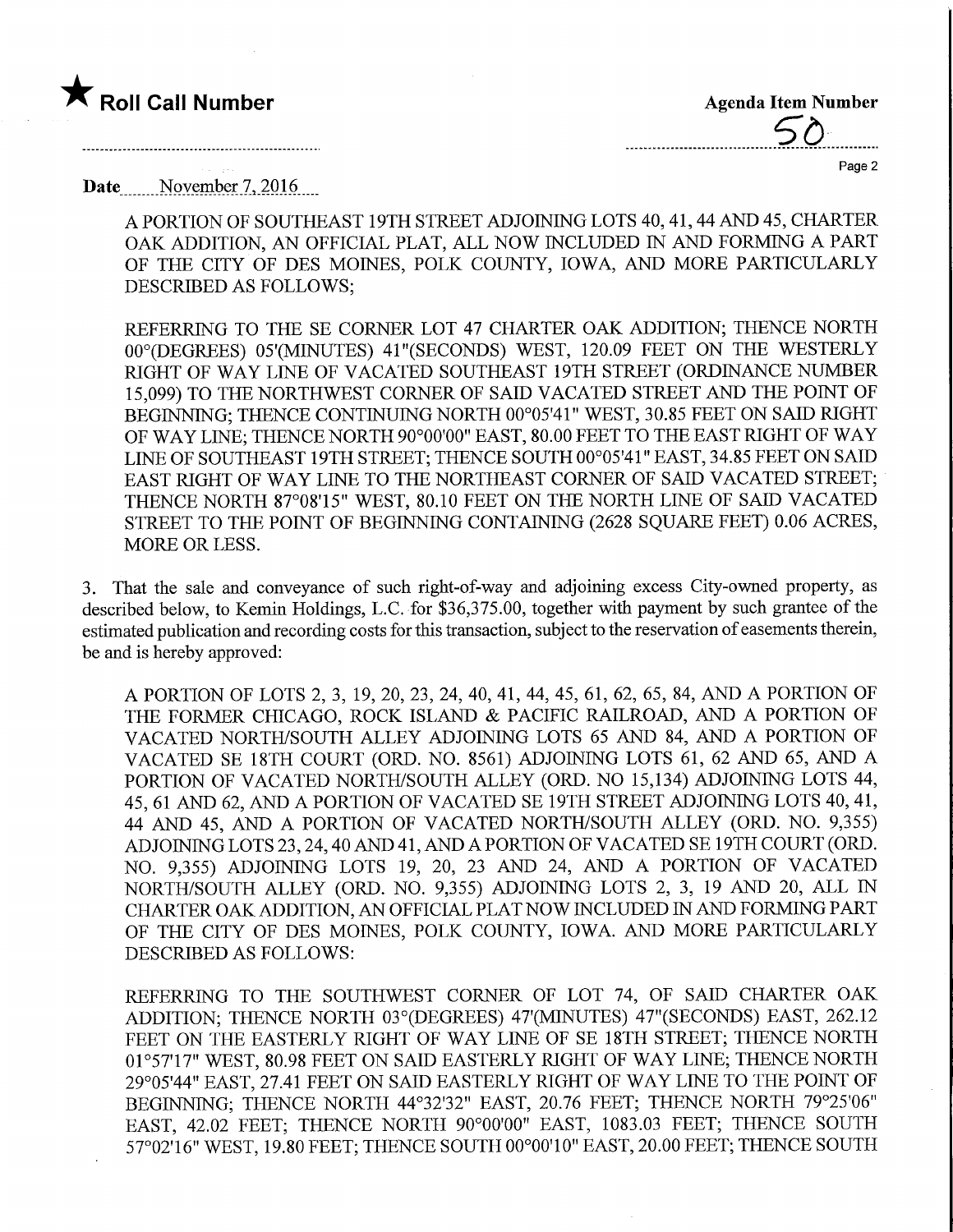### **The Soli Call Number Agents Contained Agents Contained Agents Item Number**

Page 3

### Date<sub>.......</sub>November 7, 2016

89°59'30" WEST, 523.61 FEET TO THE EAST LINE OF SAID VACATED SE 19TH STREET; THENCE SOUTH 00°05'41" EAST, 3.58 FEET ON SAID EAST LINE; THENCE NORTH 87°26'24" WEST, 80.08 FEET TO THE WEST LINE OF SAID VACATED SE 19TH STREET; THENCE NORTH 90°00'00" WEST, 301.82 FEET TO THE WEST LINE OF SAID VACATED SE 18TH COURT; THENCE NORTH 00°35'49" WEST, 15.00 FEET ON SAID WEST LINE; THENCE NORTH 90°00'00" WEST, 169.60 FEET; THENCE SOUTH 81°56'44" WEST, 47.57 FEET TO THE POINT OF BEGINNING, CONTAINING: (31,357.92 SQUARE FEET) 0.72 ACRES, MORE OR LESS.

4. The Mayor is authorized and directed to sign the Offer to Purchase and the Quit Claim Deed for the conveyance identified above, and the City Clerk is authorized and directed to attest to the Mayor's signature.

5. The City Manager is authorized to sign any minor and non-substantial amendments to the purchase agreement and is further authorized to grant any temporary rights of entry for construction-related activities prior to closing.

6. Upon final passage of an ordinance vacating said right-of-way and upon proof of payment of the consideration plus \$113.00 for publication and recording costs, the City Clerk is authorized and directed to forward the original of the Offer to Purchase and the Quit Claim Deed, together with a certified copy of this resolution and of the affidavit of publication of the notice of this hearing, to the Real Estate Division of the Engineering Department for the purpose of causing said documents to be recorded.

7. The Real Estate Division Manager is authorized and directed to forward the original of the Quit Claim Deed, together with a certified copy of this resolution and of the affidavit of publication of notice of this hearing, to the Polk County Recorder's Office for the purpose of causing these documents to be recorded.

8. Upon receipt of the recorded documents back from the Polk County Recorder, the Real Estate Division Manager shall mail the original of the Deed and copies of the other documents to the grantee.

- 9. The proceeds from the sale of this property shall be deposited into the following accounts:
	- Fed Title-23 Land Sales 2016-17 CIP, Page Street-16, ST500 \$33,327.00.
	- Non-project related land sale proceeds are used to support general operating budget expenses: Org-EG064090 - \$3,048.00.